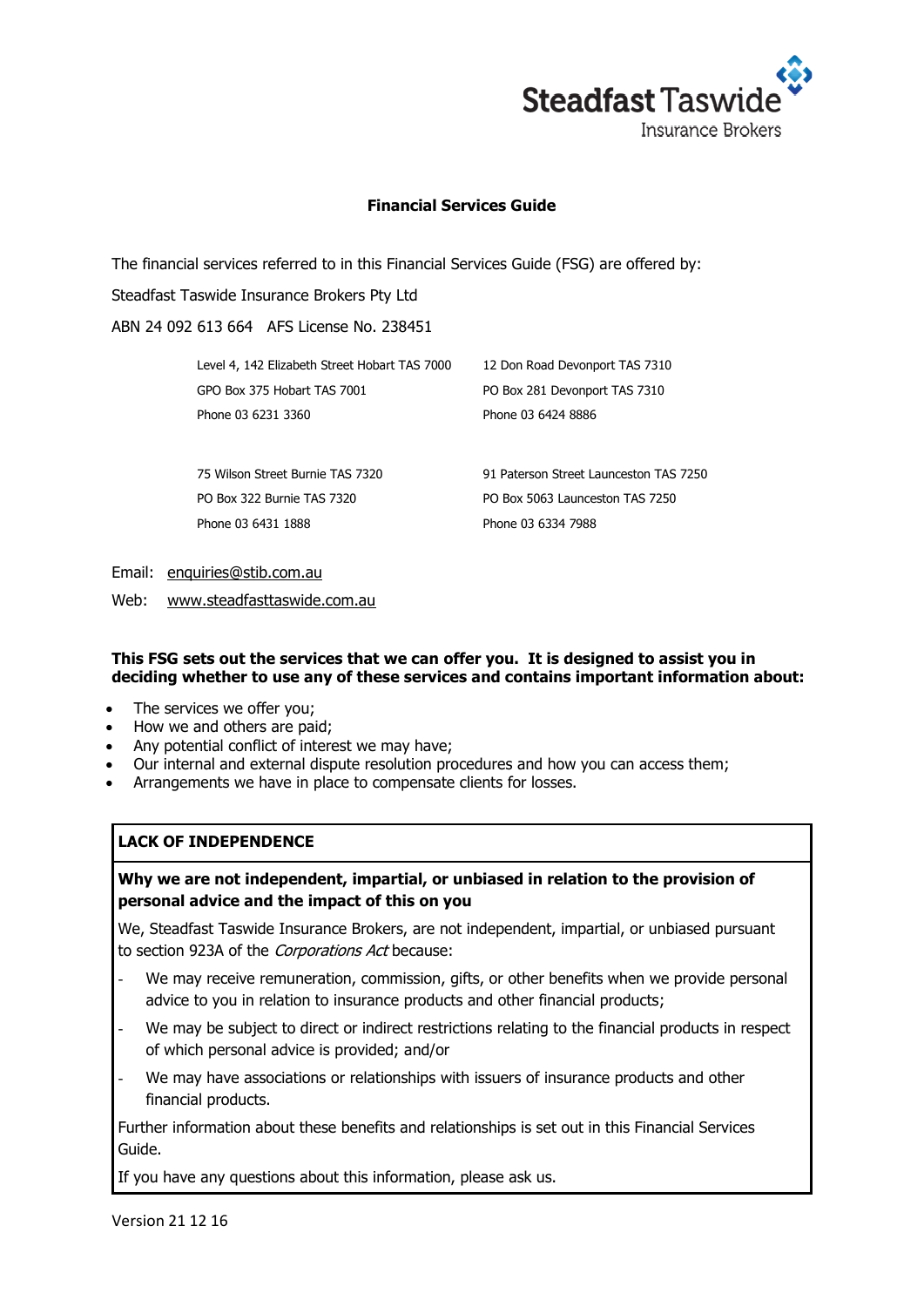### **Further information when personal advice is given**

We will provide you with further information whenever we provide you with advice which takes into account your objectives, financial situation and needs. This information may include the advice that we have given you, the basis of the advice and other information on our remuneration and any relevant associations or interests. This information may be contained in a statement of advice (**SOA**).

When you ask us to recommend an insurance policy for you, we will usually only consider the policies offered by the insurers or insurance providers that we deal with regularly. In giving you advice about the costs and terms of recommended policies we have not compared those policies to other policies available, other than from those insurers we deal with regularly.

### **Product Disclosure Statement**

If we offer to arrange the issue of an insurance policy to you, we will also provide you with or pass on to you, a Product Disclosure Statement (**PDS**), unless you already have an up to date PDS. The PDS will contain information about the particular policy which will enable you to make an informed decision about purchasing that policy.

| From when does this<br><b>FSG apply?</b>                                                                                                                     | This FSG applies from the date listed at the bottom of the page and remains valid<br>unless a further FSG is issued to replace it. We may give you a supplementary FSG. It<br>will not replace the FSG but will cover services not covered by this FSG.                                                                                                                                                                                                                                                                                                                                                                                                                        |
|--------------------------------------------------------------------------------------------------------------------------------------------------------------|--------------------------------------------------------------------------------------------------------------------------------------------------------------------------------------------------------------------------------------------------------------------------------------------------------------------------------------------------------------------------------------------------------------------------------------------------------------------------------------------------------------------------------------------------------------------------------------------------------------------------------------------------------------------------------|
| How can you instruct<br>us?                                                                                                                                  | You can contact us to give us instructions by post, phone, fax or email on the contact<br>number or details mentioned on page 1 of this FSG.                                                                                                                                                                                                                                                                                                                                                                                                                                                                                                                                   |
| Who is responsible<br>for the financial<br>services provided?                                                                                                | Steadfast Taswide Insurance Brokers Pty Ltd are responsible for the financial services<br>that will be provided to you, or through you to your family members, including the<br>distribution of this FSG.<br>Steadfast Taswide Insurance Brokers Pty Ltd holds a current Financial Services License<br>no: 238451. The contact details for Steadfast Taswide Insurance Brokers Pty Ltd are<br>on the front of this FSG.                                                                                                                                                                                                                                                        |
| What kinds of<br>financial services are<br>you authorised to<br>provide to me and<br>what kinds of<br>financial product/s<br>do those services<br>relate to? | Steadfast Taswide Insurance Brokers Pty Ltd are authorised to advise and deal in<br>general insurance products to wholesale and/or retail clients. We will do this for you as<br>your broker unless we tell you otherwise.                                                                                                                                                                                                                                                                                                                                                                                                                                                     |
| <b>Will I receive tailored</b><br>advice?                                                                                                                    | Maybe not in all cases. However, we may need information about your personal<br>objectives, details of your current financial situation and any relevant information, so<br>that we can arrange insurance policies for you, or to give you advice about your<br>insurance needs. We will ask you for the details that we need to know.<br>In some cases we will not ask for any of this information. If we do not ask, or if you<br>do not give us all of the information we ask for, any advice you receive may not be<br>appropriate to your needs, objectives, and financial situation.<br>You should read the warnings contained in any SOA, or any other warnings that we |
|                                                                                                                                                              | give you before making any decision about an insurance policy.<br>Where we provide you with advice about your insurance arrangements, that advice is<br>current at the time that we give it. We will review your insurance arrangements when<br>you inform us about changes in your circumstances, at the time of any scheduled<br>status review or upon renewal of your insurances.                                                                                                                                                                                                                                                                                           |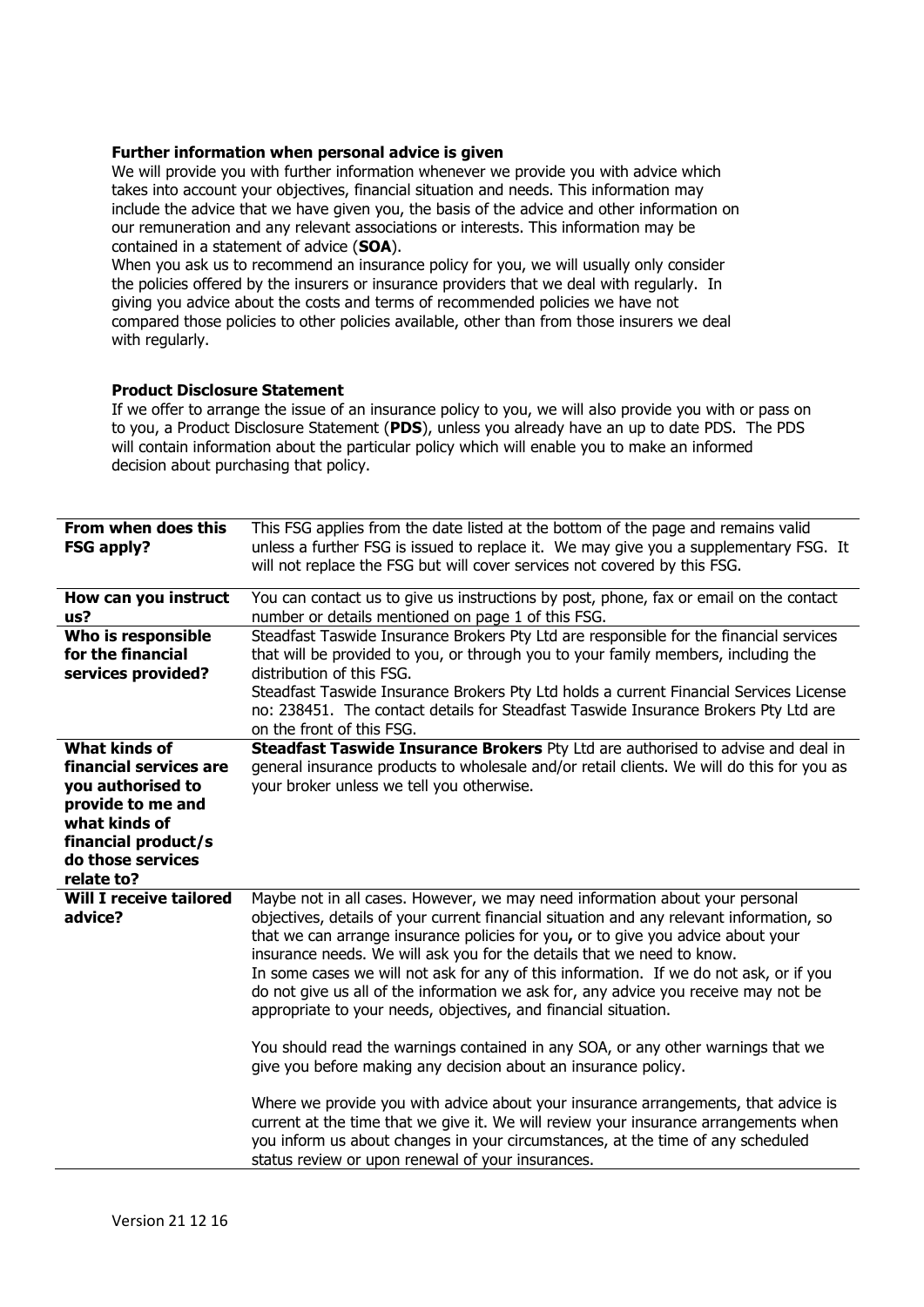| <b>Contractual Liability</b><br>and your insurance<br>cover                     | Many commercial or business contracts contain clauses dealing with your liability<br>(including indemnities or hold harmless clauses). Such clauses may entitle your<br>insurers to reduce cover, or in some cases, refuse to indemnify you at all. You should<br>seek legal advice before signing and accepting contracts. You should inform us of any<br>clauses of this nature before you enter into them.                                                                                                                                                                                                                                                                                                                                                                                                                                                                                                                                                                                                                                                                                                                                                                                                                                                                                                                                                                                                               |
|---------------------------------------------------------------------------------|-----------------------------------------------------------------------------------------------------------------------------------------------------------------------------------------------------------------------------------------------------------------------------------------------------------------------------------------------------------------------------------------------------------------------------------------------------------------------------------------------------------------------------------------------------------------------------------------------------------------------------------------------------------------------------------------------------------------------------------------------------------------------------------------------------------------------------------------------------------------------------------------------------------------------------------------------------------------------------------------------------------------------------------------------------------------------------------------------------------------------------------------------------------------------------------------------------------------------------------------------------------------------------------------------------------------------------------------------------------------------------------------------------------------------------|
| What information do<br>you maintain in my<br>file and can I<br>examine my file? | We maintain a record of your personal profile, including details of insurance policies<br>that we arrange for you. We also maintain records of any recommendations or advice<br>given to you. We will retain this FSG and any other FSG given to you as well as any<br>SOA or PDS that we give or pass on to you for the period required by law.<br>We are committed to implementing and promoting our privacy policy, which will ensure<br>the privacy and security of your personal information. A copy of our privacy policy is<br>available on request. A copy is also available on our website,<br>www.steadfasttaswide.com.au<br>If you wish to look at your file, please ask us. We will make arrangements for you to<br>do so.                                                                                                                                                                                                                                                                                                                                                                                                                                                                                                                                                                                                                                                                                      |
| How will I pay for the<br>services provided?                                    | For each insurance product the insurer will charge a premium that includes any<br>relevant taxes, charges and levies. We often receive a payment based on a<br>percentage of this premium (excluding relevant taxes, charges and levies) called<br>commission, which is paid to us by the insurers. However, in some cases we will also<br>charge you a fee. These will all be shown on the invoice that we send you. You can<br>choose to pay by any of the payment methods set out in the invoice. You are required<br>to pay us within the time set out on the invoice.<br>If there is a refund or reduction of your premium as a result of a cancellation or<br>alteration to a policy or based on a term of your policy (such as a premium adjustment<br>provision), we will retain any fee we have charged you. We may also retain<br>commission depending on our arrangements with the insurer, or charge you a<br>cancellation fee equal to the reduction in our commission.<br>When you pay us your premium it will be banked into our trust account. We retain the<br>commission from the premium you pay us and remit the balance to the insurer in<br>accordance with our arrangements with the insurer. We will earn interest on the<br>premium while it is in our trust account or we may invest the premium and earn a<br>return. We will retain any interest or return on investment earned on the premium. |
| How are any<br>commissions, fees or<br>other benefits<br>calculated for         | Our commission will be calculated based on the following formula:<br>$X = Y\% \times P$<br>In this formula:                                                                                                                                                                                                                                                                                                                                                                                                                                                                                                                                                                                                                                                                                                                                                                                                                                                                                                                                                                                                                                                                                                                                                                                                                                                                                                                 |
| providing the<br>financial services?                                            | $X =$ our commission. $Y\% =$ the percentage commission paid to us by the insurer.<br>Our commission varies between 0% and 40%.<br>P= the amount you pay for any insurance policy (less any government fees or<br>charges included in that amount).                                                                                                                                                                                                                                                                                                                                                                                                                                                                                                                                                                                                                                                                                                                                                                                                                                                                                                                                                                                                                                                                                                                                                                         |
|                                                                                 | Any fees that we charge you will be shown on our invoice/schedule.<br>We do not often pay any commissions, fees or benefits to others who refer you to us<br>to an insurer. If we do, we will pay commissions to those people out of our<br>commission or fees (not in addition to those amounts), in the range of 0% to 50% of<br>our commission or fees.                                                                                                                                                                                                                                                                                                                                                                                                                                                                                                                                                                                                                                                                                                                                                                                                                                                                                                                                                                                                                                                                  |
|                                                                                 | Our employees that will assist you with your insurance needs will be paid a market<br>salary.                                                                                                                                                                                                                                                                                                                                                                                                                                                                                                                                                                                                                                                                                                                                                                                                                                                                                                                                                                                                                                                                                                                                                                                                                                                                                                                               |
|                                                                                 | If we give you personal advice, we will inform you of any fees, commission or other<br>payments we, our associates or anyone referring you to us (or us to any insurer) will<br>receive in relation to the policies that are the subject of the advice. See below for<br>information on the Steadfast association and commission.                                                                                                                                                                                                                                                                                                                                                                                                                                                                                                                                                                                                                                                                                                                                                                                                                                                                                                                                                                                                                                                                                           |
| Do we have any<br>relationships or<br>associations with the                     | Steadfast Taswide Insurance Brokers Pty Ltd is a Steadfast Group Limited<br>(Steadfast) Network Broker and our brokerage company and/or principals/directors<br>hold shares in Steadfast. As a Steadfast Network Broker we have access to services                                                                                                                                                                                                                                                                                                                                                                                                                                                                                                                                                                                                                                                                                                                                                                                                                                                                                                                                                                                                                                                                                                                                                                          |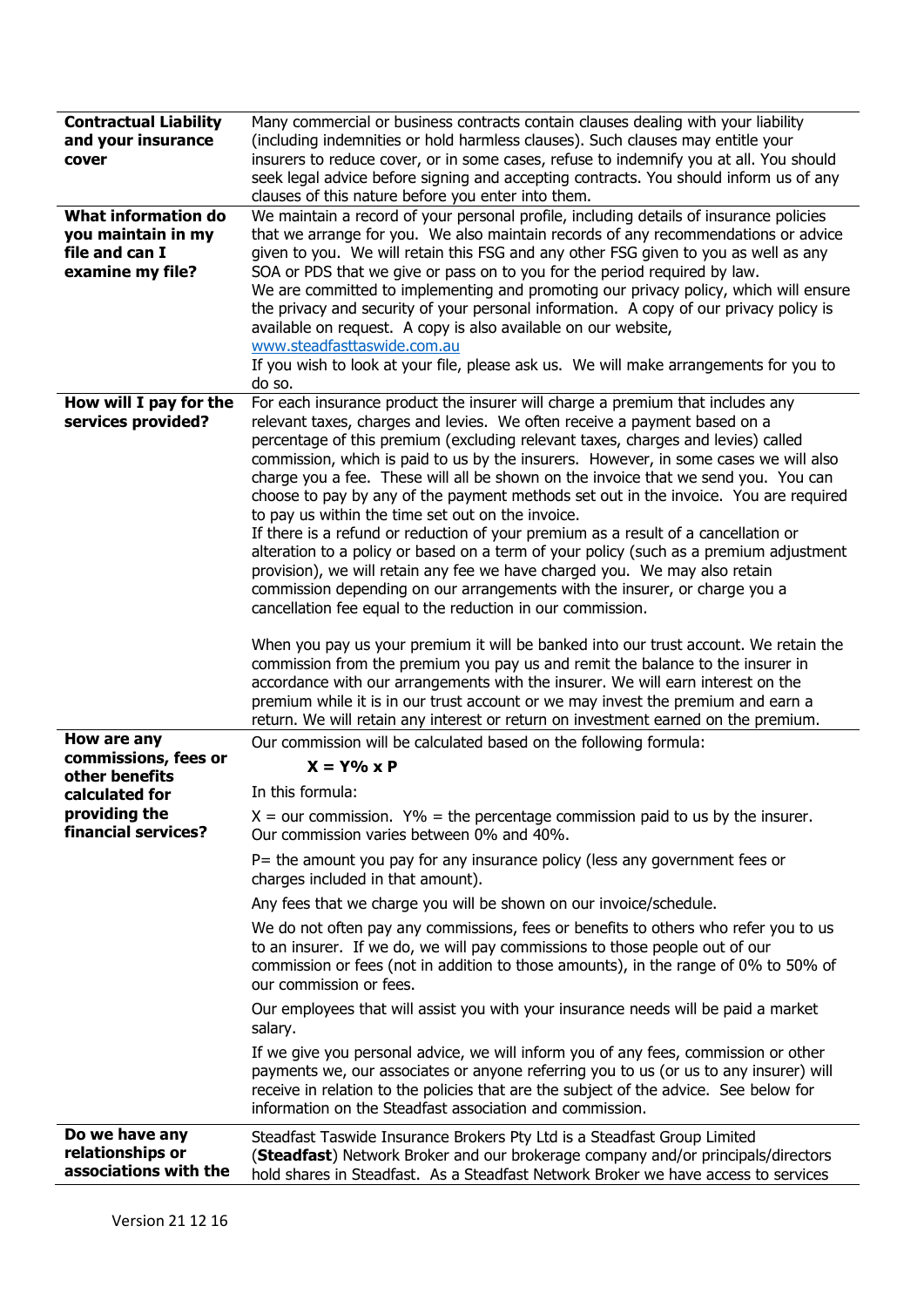| insurers who issue<br>the insurance policies<br>or any other material<br>relationships? | including model operating and compliance tools, procedures, manuals and training,<br>legal, technical, HR, contractual liability advice and assistance, group insurance<br>arrangements, product comparison and placement support, claims support, group<br>purchasing arrangements and broker support services. These services are either<br>funded by Steadfast, subsidised by Steadfast or available exclusively to Steadfast<br>Network Brokers for a fee.                                                                                                                                                                                                                                                                                                                                           |
|-----------------------------------------------------------------------------------------|----------------------------------------------------------------------------------------------------------------------------------------------------------------------------------------------------------------------------------------------------------------------------------------------------------------------------------------------------------------------------------------------------------------------------------------------------------------------------------------------------------------------------------------------------------------------------------------------------------------------------------------------------------------------------------------------------------------------------------------------------------------------------------------------------------|
|                                                                                         | Steadfast has arrangements with some insurers and premium funders (Partners)<br>under which the Partners may pay Steadfast commission of between 0.5 - 1.5% for<br>each product arranged by us with those Partners or alternatively a fee to access<br>strategic and technological support and the Steadfast Broker Network. Steadfast is<br>also a shareholder of some Partners.                                                                                                                                                                                                                                                                                                                                                                                                                        |
|                                                                                         | As a Steadfast Network Broker we have access to services including model operating<br>and compliance tools, procedures, manuals and training, legal, technical, banking and<br>recruitment advice and assistance, group insurance arrangements, product<br>comparison and placement support, claims support and group purchasing<br>arrangements. These broker services are either funded by Steadfast, subsidised by<br>Steadfast or available exclusively to Steadfast Network Brokers for a fee.                                                                                                                                                                                                                                                                                                      |
|                                                                                         | You can obtain a copy of Steadfast's FSG at www.steadfast.com.au.                                                                                                                                                                                                                                                                                                                                                                                                                                                                                                                                                                                                                                                                                                                                        |
|                                                                                         | If we arrange premium funding for you we may be paid a commission by the<br>premium funder. We may also charge you a fee (or both). The commission that we<br>are paid by the premium funder is usually calculated as a percentage of your<br>insurance premium (including funded government fees or charges). If you instruct<br>us to arrange or issue a product, this is when we become entitled to the commission.                                                                                                                                                                                                                                                                                                                                                                                   |
|                                                                                         | Our commission rates for premium funding are in the range of 0% to 3% of funded<br>premium. When we arrange premium funding for you, you can ask us what<br>commission rates we are paid for that funding arrangement compared to the other<br>arrangements that were available to you.                                                                                                                                                                                                                                                                                                                                                                                                                                                                                                                  |
|                                                                                         | We are also members of National Insurance Brokers Association (NIBA), Australian<br>Insurance Law Association (AILA), The Australian and New Zealand Institute of<br>Insurance and Finance (ANZIIF), and we encourage our staff and directors to<br>participate on these industry bodies, including Steadfast, and to serve on committees<br>and boards.                                                                                                                                                                                                                                                                                                                                                                                                                                                 |
|                                                                                         | The management of Steadfast Taswide Insurance Brokers Pty Ltd understands that<br>staff may receive hospitality, gifts and the like from Insurers, but have a procedure in<br>place to ensure these do not influence us in our recommendations to you as far as<br>placement of insurance. Steadfast Taswide Insurance Brokers Pty Ltd may receive a<br>performance based incentive (which may vary over time according to volume and mix<br>of business we place with the insurer, or premium funder, and their underwriting<br>performance) including allowances and bonuses as well as discounted services and<br>awards. Steadfast Taswide Insurance Brokers Pty Ltd may receive financial,<br>marketing and training assistance from the insurer. These amounts are not<br>additional costs to you. |
|                                                                                         | As part of our commitment to ongoing training and development, we encourage our<br>staff to attend industry events as well as product training, some of which is provided<br>by insurers.                                                                                                                                                                                                                                                                                                                                                                                                                                                                                                                                                                                                                |
| What should I do if I<br>have a complaint?                                              | 1. Contact us and tell us about your complaint. We will do our best to resolve it<br>quickly.                                                                                                                                                                                                                                                                                                                                                                                                                                                                                                                                                                                                                                                                                                            |
|                                                                                         | 2. If your complaint is not satisfactorily resolved within 30 days, please contact<br>Hayley Phillips, Director, on 03 6231 3360 or hayley@stib.com.au, or put<br>your complaint in writing to the address noted at the beginning of this FSG.<br>We will try and resolve your complaint quickly and fairly.                                                                                                                                                                                                                                                                                                                                                                                                                                                                                             |
|                                                                                         | 3. Steadfast Taswide Insurance Brokers Pty Ltd is a member of the Australian<br>Financial Complaints Authority (AFCA). If your complaint cannot be resolved                                                                                                                                                                                                                                                                                                                                                                                                                                                                                                                                                                                                                                              |